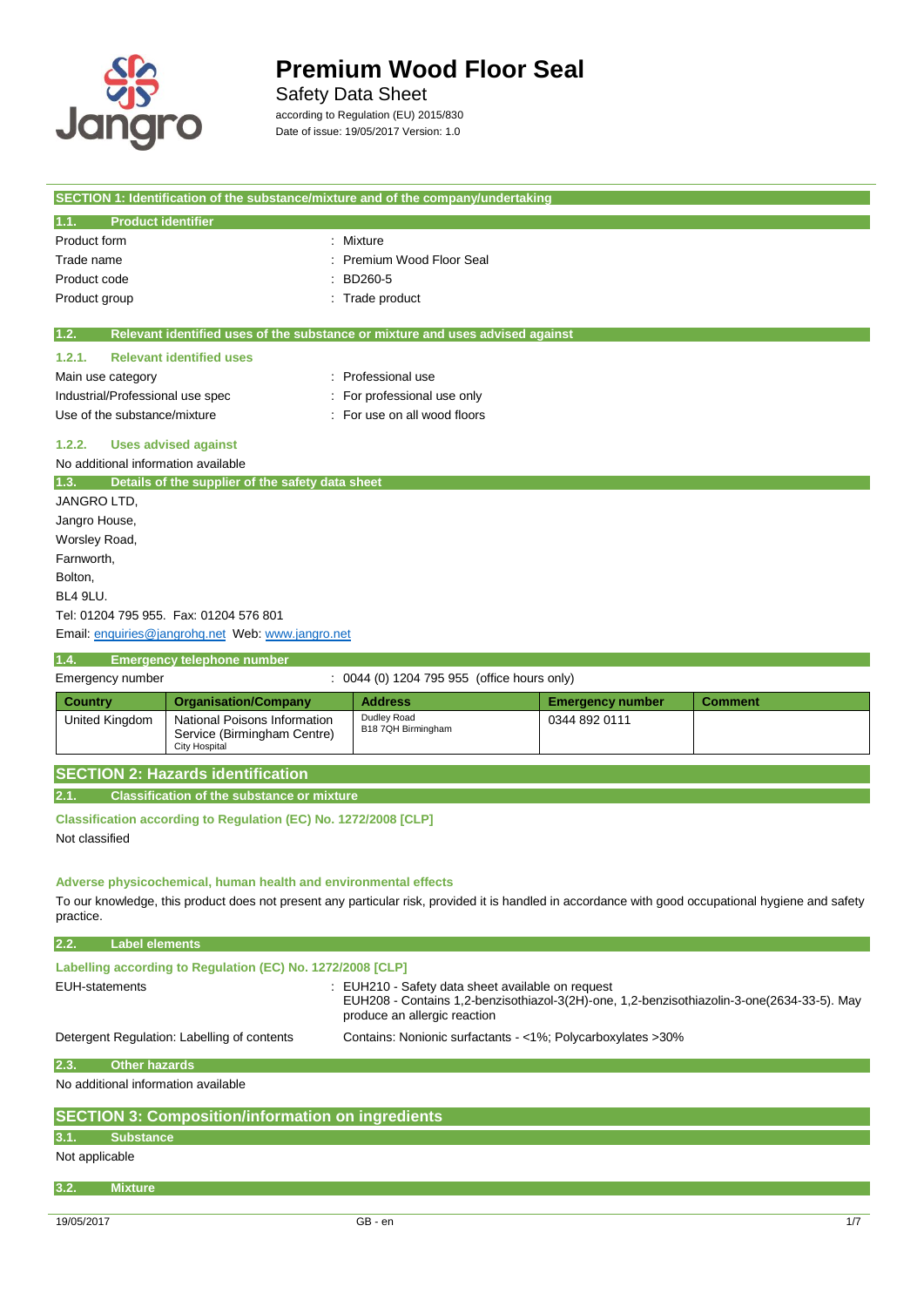## Safety Data Sheet

according to Regulation (EU) 2015/830

| <b>Name</b>                                                                                    | <b>Product identifier</b>                                                                            | $\%$    | <b>Classification according to</b><br><b>Regulation (EC) No.</b><br>1272/2008 [CLP] |
|------------------------------------------------------------------------------------------------|------------------------------------------------------------------------------------------------------|---------|-------------------------------------------------------------------------------------|
| 3-butoxypropan-2-ol, propylene glycol monobutyl ether                                          | (CAS No) 5131-66-8<br>(EC no) 225-878-4<br>(EC index no) 603-052-00-8<br>(REACH-no) 01-2119475527-28 | $3 - 5$ | Eye Irrit. 2, H319                                                                  |
| POLYPROPYLENE WAX EMULSION                                                                     |                                                                                                      | $1 - 3$ | Eye Irrit. 2, H319                                                                  |
| (2-methoxymethylethoxy)propanol [DPGME]<br>substance with a Community workplace exposure limit | (CAS No) 34590-94-8<br>(EC no) 252-104-2                                                             | $1 - 3$ | Not classified                                                                      |
| Tris-(2-butoxyethyl) phosphate                                                                 | (CAS No) 78-51-3<br>(EC no) 201-122-9<br>(REACH-no) 01-2119485835-23                                 | $1 - 3$ | Aquatic Chronic 3, H412                                                             |

Full text of H-statements: see section 16

| <b>SECTION 4: First aid measures</b>                                        |                                                                                                                                                              |
|-----------------------------------------------------------------------------|--------------------------------------------------------------------------------------------------------------------------------------------------------------|
| <b>Description of first aid measures</b>                                    |                                                                                                                                                              |
| First aid measures general                                                  | If you feel unwell, seek medical advice (show the label where possible)                                                                                      |
| First-aid measures after inhalation                                         | Remove person to fresh air and keep comfortable for breathing.                                                                                               |
| First-aid measures after skin contact                                       | Wash skin with plenty of water.                                                                                                                              |
| First-aid measures after eye contact                                        | Rinse eyes with water as a precaution.                                                                                                                       |
| First aid advice Ingestion                                                  | Do not give anything by mouth to an unconscious person. Wash mouth out with water, then<br>drink pleanty of water. Do NOT induce vomiting.                   |
| Most important symptoms and effects, both acute and delayed<br>4.2.         |                                                                                                                                                              |
| No additional information available                                         |                                                                                                                                                              |
| 4.3.                                                                        | Indication of any immediate medical attention and special treatment needed                                                                                   |
| Treat symptomatically.                                                      |                                                                                                                                                              |
| <b>SECTION 5: Firefighting measures</b>                                     |                                                                                                                                                              |
| <b>Extinguishing media</b><br>5.1.                                          |                                                                                                                                                              |
| Suitable extinguishing media                                                | The product is not flammable. Use extinguishing agent suitable for surrounding fire. Water<br>spray. Dry powder. Foam. Carbon dioxide.                       |
| 5.2.<br>Special hazards arising from the substance or mixture               |                                                                                                                                                              |
| Hazardous decomposition products in case of<br>fire                         | : Toxic fumes may be released.                                                                                                                               |
| <b>Advice for firefighters</b><br>5.3.                                      |                                                                                                                                                              |
| Protection during firefighting                                              | Do not attempt to take action without suitable protective equipment. Self-contained breathing<br>apparatus. Complete protective clothing.                    |
| <b>SECTION 6: Accidental release measures</b>                               |                                                                                                                                                              |
| Personal precautions, protective equipment and emergency procedures<br>6.1. |                                                                                                                                                              |
| 6.1.1.<br>For non-emergency personnel                                       |                                                                                                                                                              |
| <b>Emergency procedures</b>                                                 | : Ventilate spillage area.                                                                                                                                   |
|                                                                             |                                                                                                                                                              |
| 6.1.2.<br>For emergency responders<br>Protective equipment                  | Do not attempt to take action without suitable protective equipment. For further information<br>refer to section 8: "Exposure controls/personal protection". |
| <b>Environmental precautions</b><br>6.2.                                    |                                                                                                                                                              |
| Avoid release to the environment.                                           |                                                                                                                                                              |
| Methods and material for containment and cleaning up<br>6.3.                |                                                                                                                                                              |
| Methods for cleaning up                                                     | : Take up liquid spill into absorbent material.                                                                                                              |
| Other information                                                           | Dispose of materials or solid residues at an authorized site.                                                                                                |
| 6.4.<br><b>Reference to other sections</b>                                  |                                                                                                                                                              |
| For further information refer to section 13.                                |                                                                                                                                                              |
| <b>SECTION 7: Handling and storage</b>                                      |                                                                                                                                                              |
| <b>Precautions for safe handling</b>                                        |                                                                                                                                                              |
| Precautions for safe handling                                               | : Ensure good ventilation of the work station. Wear personal protective equipment.                                                                           |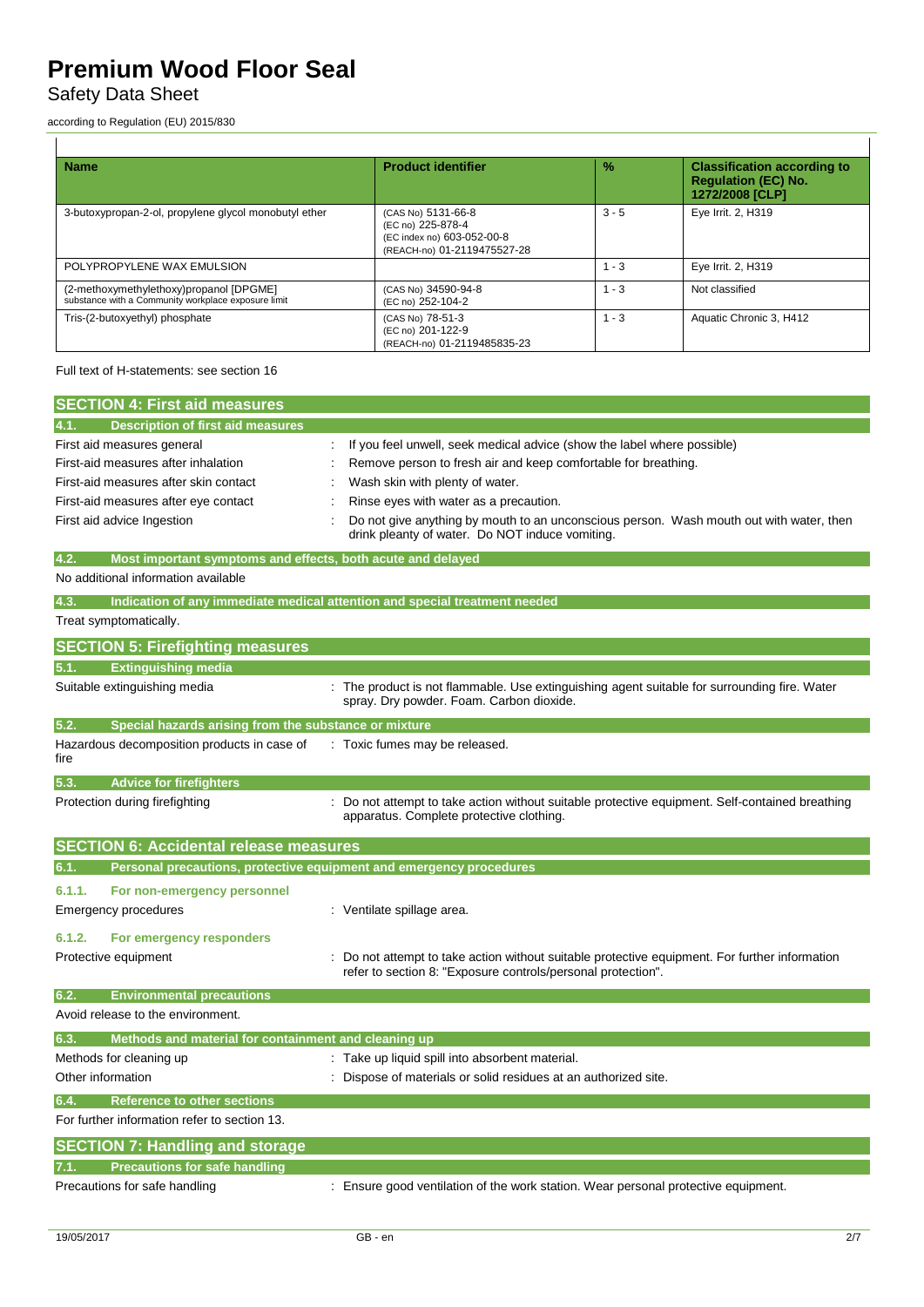### Safety Data Sheet

according to Regulation (EU) 2015/830

| Hygiene measures |  |
|------------------|--|
|------------------|--|

: Do not eat, drink or smoke when using this product. Always wash hands after handling the product.

> substances are those for which there are concerns that dermal absorption will lead to systemic toxicity)

|                                     | proguet.                                                          |                                  |
|-------------------------------------|-------------------------------------------------------------------|----------------------------------|
| 7.2.                                | Conditions for safe storage, including any incompatibilities      |                                  |
| Storage conditions                  | : Store in a well-ventilated place. Keep cool.                    |                                  |
| 7.3.<br>Specific end use(s)         |                                                                   |                                  |
| No additional information available |                                                                   |                                  |
|                                     | <b>SECTION 8: Exposure controls/personal protection</b>           |                                  |
| 8.1.<br><b>Control parameters</b>   |                                                                   |                                  |
|                                     | 3-butoxypropan-2-ol, propylene glycol monobutyl ether (5131-66-8) |                                  |
| EU                                  | IOELV TWA (ppm)                                                   | 10 ppm                           |
|                                     | (2-methoxymethylethoxy)propanol [DPGME] (34590-94-8)              |                                  |
| EU                                  | Local name                                                        | (2-Methoxymethylethoxy)-propanol |
| EU                                  | IOELV TWA (mg/m <sup>3</sup> )                                    | $308$ mg/m <sup>3</sup>          |
| EU                                  | IOELV TWA (ppm)                                                   | 50 ppm                           |
| EU                                  | <b>Notes</b>                                                      | Skin                             |
| United Kingdom                      | Local name                                                        | (2-methoxymethylethoxy) propanol |
| United Kingdom                      | WEL TWA (mg/m <sup>3</sup> )                                      | $308$ mg/m <sup>3</sup>          |
| United Kingdom                      | WEL TWA (ppm)                                                     | 50 ppm                           |

United Kingdom Remark (WEL) Remark (WEL) Sk (Can be absorbed through the skin. The assigned

### **8.2. Exposure controls**

### **Appropriate engineering controls:**

Ensure good ventilation of the work station.

#### **Hand protection:**

Protective gloves

**Eye protection:**

Safety glasses

### **Skin and body protection:**

Wear suitable protective clothing

#### **Respiratory protection:**

In case of insufficient ventilation, wear suitable respiratory equipment

### **Environmental exposure controls:**

Avoid release to the environment.

| <b>SECTION 9: Physical and chemical properties</b>            |                     |     |
|---------------------------------------------------------------|---------------------|-----|
| Information on basic physical and chemical properties<br>9.1. |                     |     |
| Physical state                                                | : Liquid            |     |
| Colour                                                        | $:$ white.          |     |
| Odour                                                         | : Characteristic.   |     |
| Odour threshold                                               | : No data available |     |
| рH                                                            | $8 - 8.8$           |     |
| Relative evaporation rate (butyl acetate=1)                   | : No data available |     |
| Melting point                                                 | : Not applicable    |     |
| Freezing point                                                | : No data available |     |
| Boiling point                                                 | : No data available |     |
| Flash point                                                   | : No data available |     |
| Auto-ignition temperature                                     | : No data available |     |
| Decomposition temperature                                     | : No data available |     |
| Flammability (solid, gas)                                     | : Not applicable    |     |
| Vapour pressure                                               | : No data available |     |
| Relative vapour density at 20 °C                              | : No data available |     |
| 19/05/2017                                                    | GB - en             | 3/7 |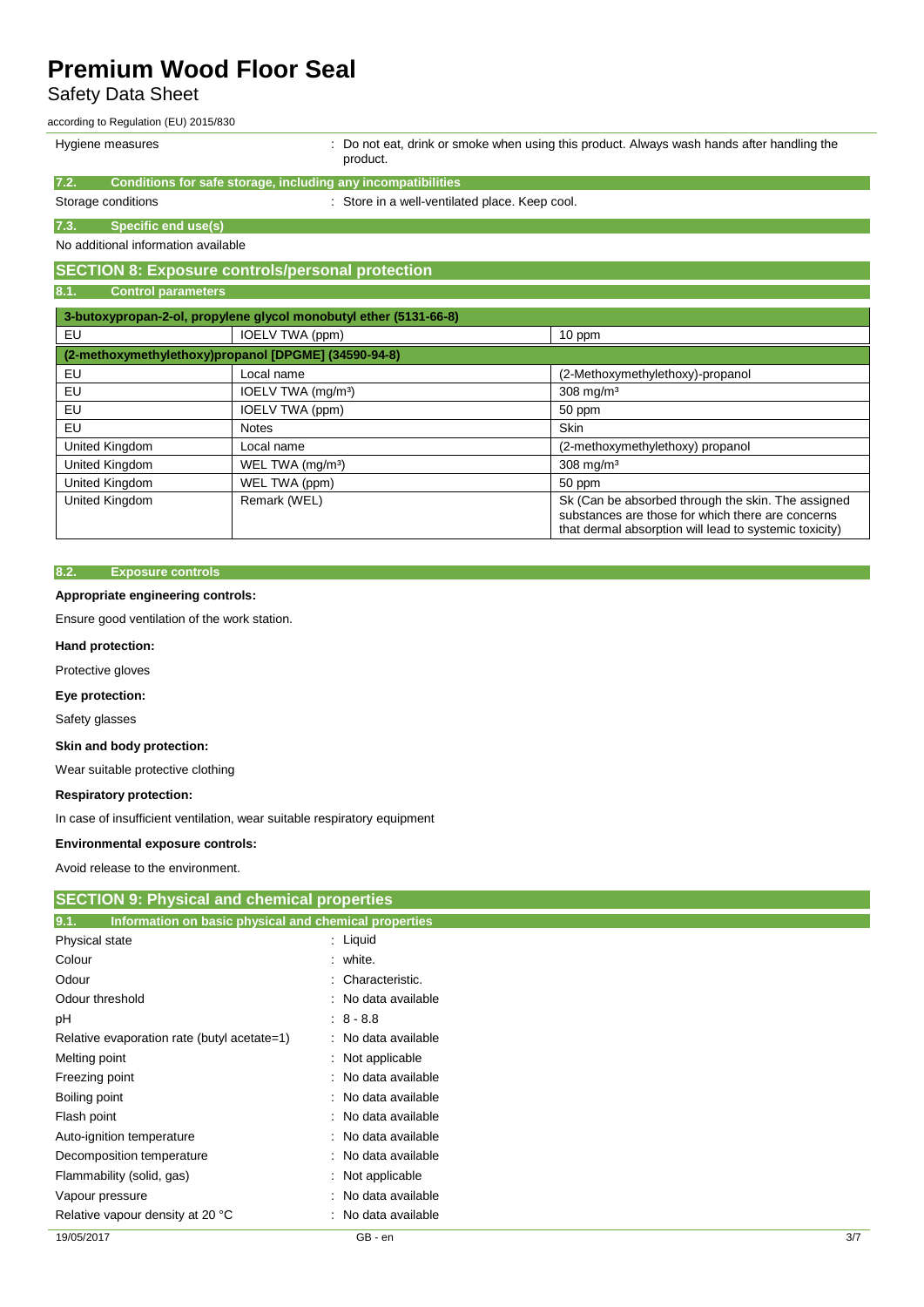### Safety Data Sheet

according to Regulation (EU) 2015/830

| Relative density                 | : No data available                |
|----------------------------------|------------------------------------|
| Solubility                       | : Soluble in water.                |
| Log Pow                          | : No data available                |
| Viscosity, kinematic             | : No data available                |
| Viscosity, dynamic               | : No data available                |
| Explosive properties             | : Product is not explosive.        |
| Oxidising properties             | : Oxidising solids Not applicable. |
| Explosive limits                 | : No data available                |
| 9.2.<br><b>Other information</b> |                                    |

No additional information available

|                                                                                    | <b>SECTION 10: Stability and reactivity</b> |  |
|------------------------------------------------------------------------------------|---------------------------------------------|--|
| 10.1.                                                                              | <b>Reactivity</b>                           |  |
| The product is non-reactive under normal conditions of use, storage and transport. |                                             |  |
| 10.2.                                                                              | <b>Chemical stability</b>                   |  |
| Stable under normal conditions.                                                    |                                             |  |
| 10.3.                                                                              | <b>Possibility of hazardous reactions</b>   |  |
| No dangerous reactions known under normal conditions of use.                       |                                             |  |
| 10.4.                                                                              | <b>Conditions to avoid</b>                  |  |

None under recommended storage and handling conditions (see section 7).

**10.5. Incompatible materials**

No additional information available

**10.6. Hazardous decomposition products**

No additional information available

| <b>SECTION 11: Toxicological information</b>                      |                       |  |
|-------------------------------------------------------------------|-----------------------|--|
| Information on toxicological effects<br>11.1.                     |                       |  |
| Acute toxicity                                                    | : Not classified      |  |
| 3-butoxypropan-2-ol, propylene glycol monobutyl ether (5131-66-8) |                       |  |
| LD50 oral rat                                                     | 3300 mg/kg            |  |
| LD50 dermal rat                                                   | > 2000                |  |
| LC50 inhalation rat (Vapours - mg/l/4h)                           | $> 3.5$ mg/l/4h       |  |
| Tris-(2-butoxyethyl) phosphate (78-51-3)                          |                       |  |
| LD50 oral                                                         | 3000 mg/kg bodyweight |  |
| Skin corrosion/irritation                                         | Not classified        |  |
|                                                                   | pH: 8 - 8.8           |  |
| Serious eye damage/irritation                                     | Not classified        |  |
|                                                                   | pH: 8 - 8.8           |  |
| Respiratory or skin sensitisation                                 | Not classified        |  |
| Germ cell mutagenicity                                            | Not classified        |  |
| Carcinogenicity                                                   | Not classified        |  |
| Reproductive toxicity                                             | Not classified        |  |
| Specific target organ toxicity (single exposure)                  | : Not classified      |  |
| Specific target organ toxicity (repeated<br>exposure)             | : Not classified      |  |
| Aspiration hazard                                                 | Not classified        |  |

| <b>SECTION 12: Ecological information</b>                         |                                                                                                                            |
|-------------------------------------------------------------------|----------------------------------------------------------------------------------------------------------------------------|
| 12.1.<br><b>Toxicity</b>                                          |                                                                                                                            |
| Ecology - general                                                 | : The product is not considered harmful to aquatic organisms nor to cause long-term adverse<br>effects in the environment. |
| 3-butoxypropan-2-ol, propylene glycol monobutyl ether (5131-66-8) |                                                                                                                            |
| LC50 fish 1                                                       | $> 560$ mg/l                                                                                                               |
| EC50 Daphnia 1                                                    | $> 1000$ mg/l                                                                                                              |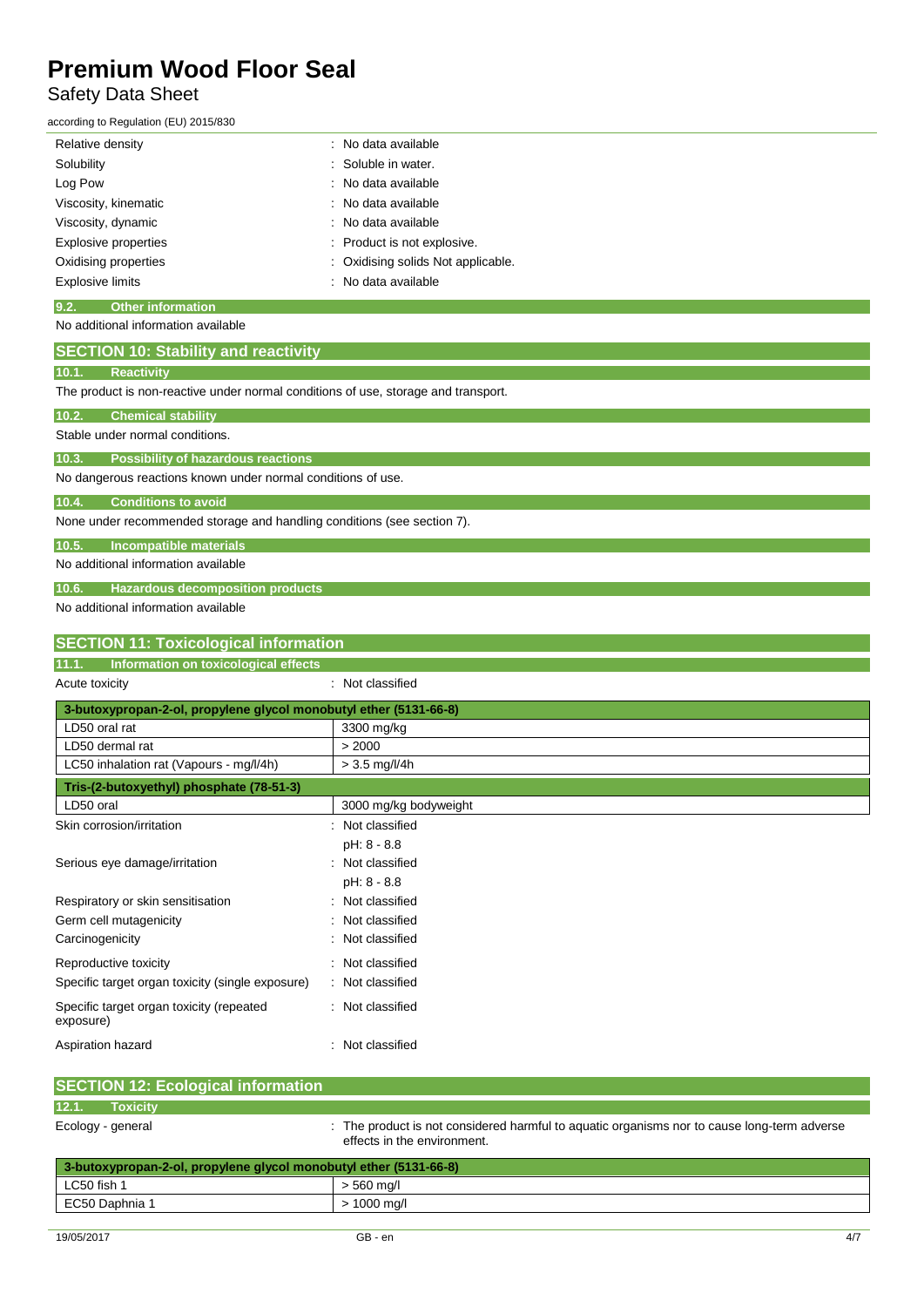# Safety Data Sheet

according to Regulation (EU) 2015/830

| Tris-(2-butoxyethyl) phosphate (78-51-3)                   |                                                                                                                                                                                      |
|------------------------------------------------------------|--------------------------------------------------------------------------------------------------------------------------------------------------------------------------------------|
| LC50 fish 1                                                | 24 mg/l                                                                                                                                                                              |
| EC50 other aquatic organisms 1                             | 75 mg/l                                                                                                                                                                              |
| EC50 other aquatic organisms 2                             | IC50 algea (72 h) mg/l                                                                                                                                                               |
| 12.2.<br><b>Persistence and degradability</b>              |                                                                                                                                                                                      |
| <b>WOODSEAL</b>                                            |                                                                                                                                                                                      |
| Persistence and degradability                              | The surfactant(s) contained in this preparation complies(comply) with the biodegradability                                                                                           |
|                                                            | criteria as laid down in Regulation (EC) No. 648/2004 on detergents. Data to support this                                                                                            |
|                                                            | assertion are held at the disposal of the competent authorities of the Member States and will<br>be made available to them, at their direct request or at the request of a detergent |
|                                                            | manufacturer.                                                                                                                                                                        |
| <b>Bioaccumulative potential</b><br>12.3.                  |                                                                                                                                                                                      |
| Tris-(2-butoxyethyl) phosphate (78-51-3)                   |                                                                                                                                                                                      |
| Log Pow                                                    | 3.75                                                                                                                                                                                 |
| <b>Mobility in soil</b><br>12.4.                           |                                                                                                                                                                                      |
| No additional information available                        |                                                                                                                                                                                      |
| <b>Results of PBT and vPvB assessment</b><br>12.5.         |                                                                                                                                                                                      |
| <b>WOODSEAL</b>                                            |                                                                                                                                                                                      |
| <b>Results of PBT assessment</b>                           | The product does not meet the PBT and vPvB classification criteria                                                                                                                   |
| <b>Other adverse effects</b><br>12.6.                      |                                                                                                                                                                                      |
| No additional information available                        |                                                                                                                                                                                      |
| <b>SECTION 13: Disposal considerations</b>                 |                                                                                                                                                                                      |
| 13.1.<br><b>Waste treatment methods</b>                    |                                                                                                                                                                                      |
| Regional legislation (waste)                               | : Disposal must be done according to official regulations.                                                                                                                           |
|                                                            |                                                                                                                                                                                      |
| <b>SECTION 14: Transport information</b>                   |                                                                                                                                                                                      |
| In accordance with ADR / RID / IMDG / IATA / ADN           |                                                                                                                                                                                      |
| <b>UN</b> number<br>14.1.                                  |                                                                                                                                                                                      |
| UN-No. (ADR)                                               | : Not applicable                                                                                                                                                                     |
| UN-No. (IMDG)                                              | Not applicable                                                                                                                                                                       |
| UN-No. (IATA)                                              | Not applicable                                                                                                                                                                       |
| UN-No. (ADN)                                               | Not applicable                                                                                                                                                                       |
| UN-No. (RID)                                               | : Not applicable                                                                                                                                                                     |
| 14.2.<br>UN proper shipping name                           |                                                                                                                                                                                      |
| Proper Shipping Name (ADR)                                 | : Not applicable                                                                                                                                                                     |
| Proper Shipping Name (IMDG)<br>Proper Shipping Name (IATA) | Not applicable<br>: Not applicable                                                                                                                                                   |
| Proper Shipping Name (ADN)                                 | : Not applicable                                                                                                                                                                     |
| Proper Shipping Name (RID)                                 | : Not applicable                                                                                                                                                                     |
| <b>Transport hazard class(es)</b><br>14.3.                 |                                                                                                                                                                                      |
| <b>ADR</b>                                                 |                                                                                                                                                                                      |
| Transport hazard class(es) (ADR)                           | : Not applicable                                                                                                                                                                     |
|                                                            |                                                                                                                                                                                      |
| <b>IMDG</b>                                                |                                                                                                                                                                                      |
| Transport hazard class(es) (IMDG)                          | : Not applicable                                                                                                                                                                     |
| <b>IATA</b>                                                |                                                                                                                                                                                      |
| Transport hazard class(es) (IATA)                          | : Not applicable                                                                                                                                                                     |
|                                                            |                                                                                                                                                                                      |
| <b>ADN</b>                                                 |                                                                                                                                                                                      |
| Transport hazard class(es) (ADN)                           | : Not applicable                                                                                                                                                                     |
|                                                            |                                                                                                                                                                                      |
| <b>RID</b>                                                 |                                                                                                                                                                                      |
| Transport hazard class(es) (RID)                           | : Not applicable                                                                                                                                                                     |
|                                                            |                                                                                                                                                                                      |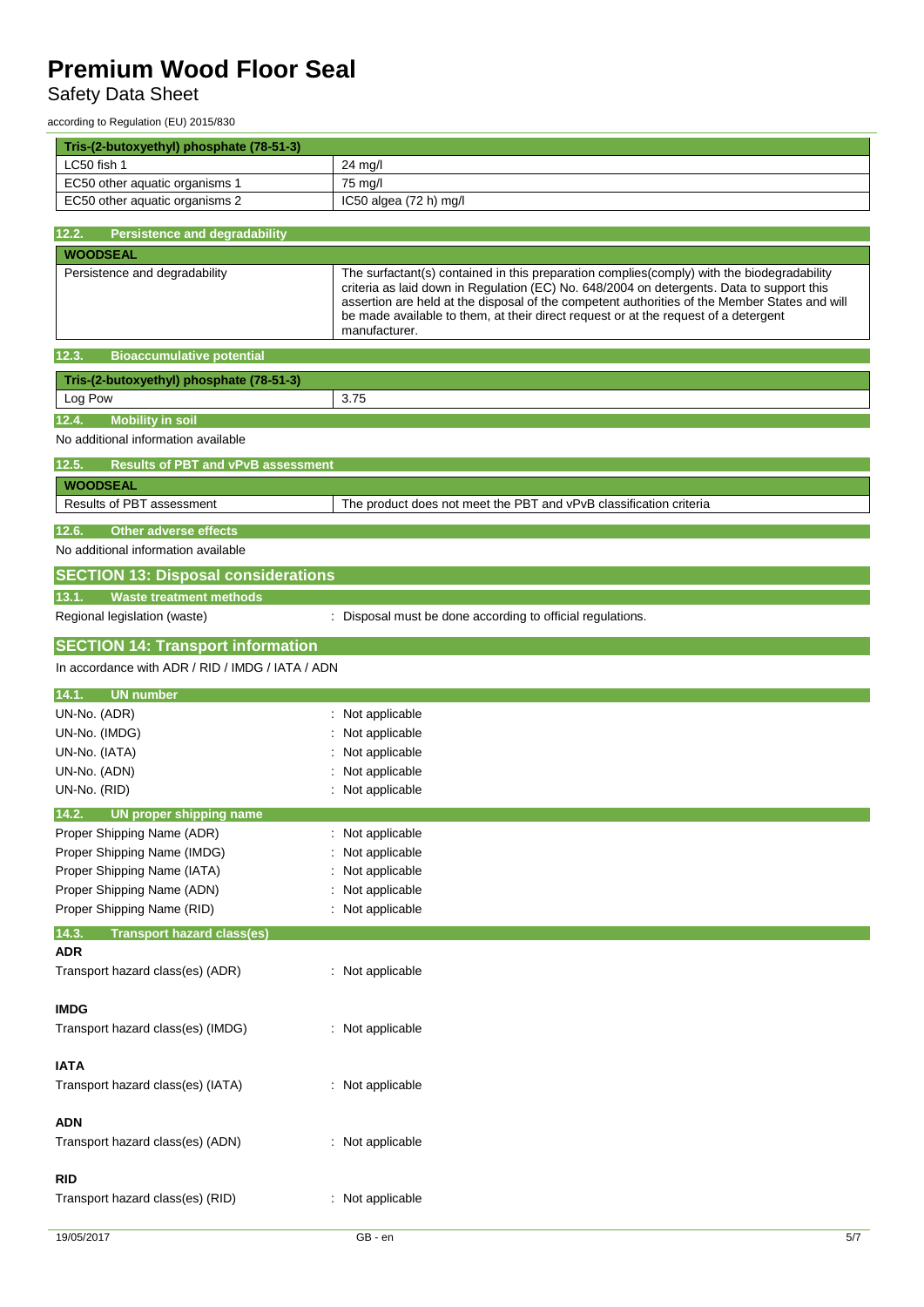## Safety Data Sheet

according to Regulation (EU) 2015/830

| 14.4.<br><b>Packing group</b>         |                                          |
|---------------------------------------|------------------------------------------|
| Packing group (ADR)                   | : Not applicable                         |
| Packing group (IMDG)                  | : Not applicable                         |
| Packing group (IATA)                  | : Not applicable                         |
| Packing group (ADN)                   | : Not applicable                         |
| Packing group (RID)                   | : Not applicable                         |
| 14.5.<br><b>Environmental hazards</b> |                                          |
| Dangerous for the environment         | : No                                     |
| Marine pollutant                      | : No                                     |
| Other information                     | : No supplementary information available |

### **14.6. Special precautions for user**

- **- Overland transport**
- Not applicable

**- Transport by sea** Not applicable

### **- Air transport**

Not applicable

### **- Inland waterway transport**

Not applicable

### **- Rail transport**

Not applicable

**14.7. Transport in bulk according to Annex II of MARPOL and the IBC Code**

### Not applicable

### **SECTION 15: Regulatory information**

**15.1. Safety, health and environmental regulations/legislation specific for the substance or mixture**

### **15.1.1. EU-Regulations**

Contains no REACH substances with Annex XVII restrictions Contains no substance on the REACH candidate list Contains no REACH Annex XIV substances

### **15.1.2. National regulations**

No additional information available

### **15.2. Chemical safety assessment**

No chemical safety assessment has been carried out

### **SECTION 16: Other information**

| Abbreviations and acronyms: |                                                                                                   |
|-----------------------------|---------------------------------------------------------------------------------------------------|
| <b>ADN</b>                  | European Agreement concerning the International Carriage of Dangerous Goods by Inland Waterways   |
| <b>ADR</b>                  | European Agreement concerning the International Carriage of Dangerous Goods by Road               |
| <b>ATE</b>                  | <b>Acute Toxicity Estimate</b>                                                                    |
| <b>CLP</b>                  | Classification Labelling Packaging Regulation; Regulation (EC) No 1272/2008                       |
| <b>EC50</b>                 | Median effective concentration                                                                    |
| <b>IATA</b>                 | International Air Transport Association                                                           |
| <b>IMDG</b>                 | International Maritime Dangerous Goods                                                            |
| <b>LC50</b>                 | Median lethal concentration                                                                       |
| LD50                        | Median lethal dose                                                                                |
| <b>PBT</b>                  | Persistent Bioaccumulative Toxic                                                                  |
| <b>REACH</b>                | Registration, Evaluation, Authorisation and Restriction of Chemicals Regulation (EC) No 1907/2006 |
| <b>RID</b>                  | Regulations concerning the International Carriage of Dangerous Goods by Rai                       |
| <b>SDS</b>                  | Safety Data Sheet                                                                                 |
| vPvB                        | Very Persistent and Very Bioaccumulative                                                          |